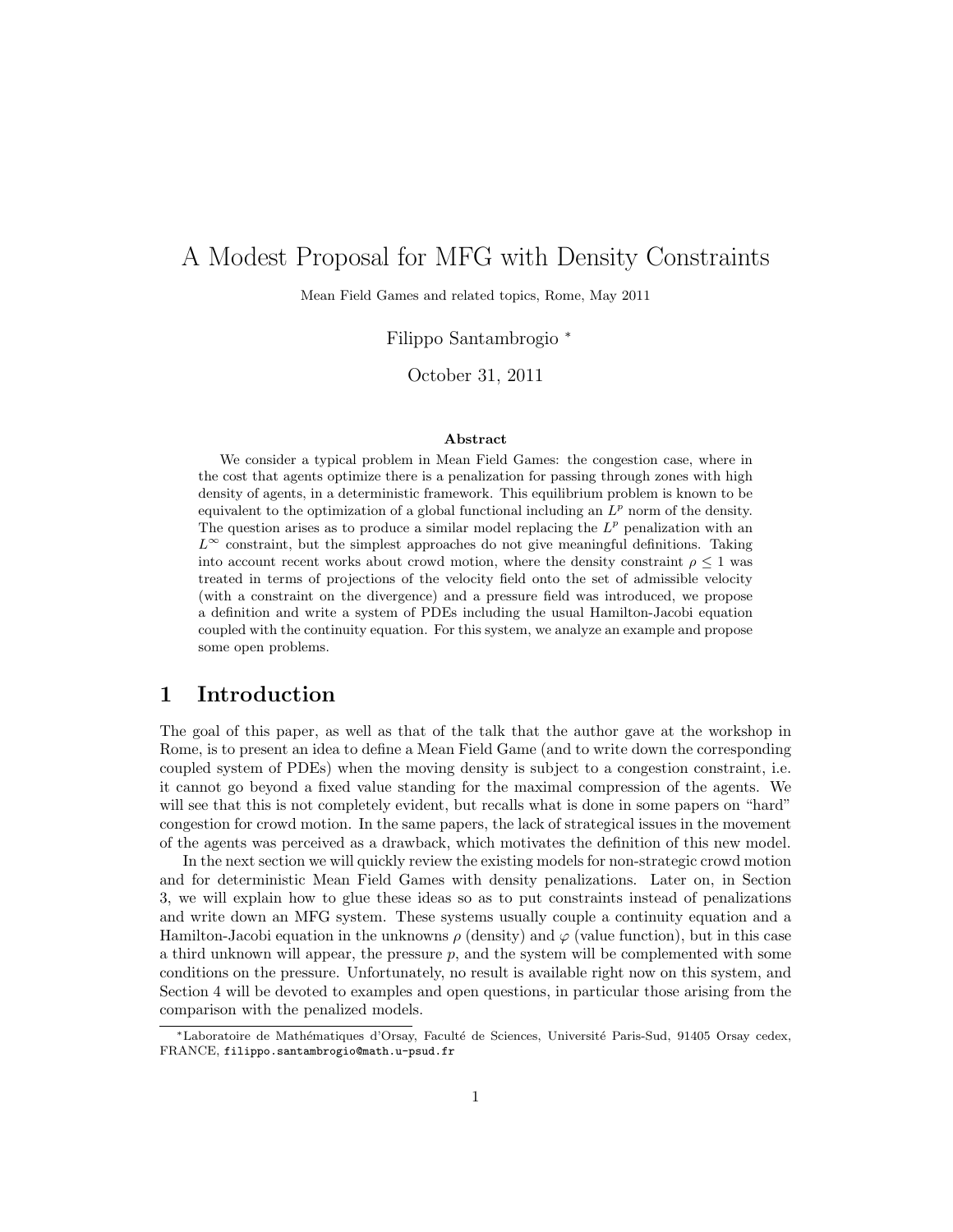## 2 About the existing models for collective motion under congestion effects

We review in this section the models that are the closest to the one we look for. First we describe a model for crowd motion where the key point is the constraint  $\rho \leq 1$ , but no strategical issue or equilibrium condition is present; then we pass to a sketchy description of Mean Field Games with penalization of high densities. We will conclude with a naive, and wrong, idea to replace this penalization with a constraint.

#### 2.1 Crowd motion with density constraints

Many models for pedestrian motion are based on the idea that individual slow down when the density of the crowd is too high around them. This correspond to saying that their speed is (or is influenced by) a decreasing function of the density  $\rho$ . This is what is sometimes called "soft congestion".

A more drastic viewpoint is the one presented by Maury and Venel in [12], where the idea is that particles can move as they want as far as they are not too dense, but, if a density constraint is saturated, then their spontaneous velocity field u could be impossible and would be abruptly modified into another field  $v$ , less concentrating and typically slower. The main assumption of such a model is that  $v$  is the projection of  $u$  onto the cone of admissible velocities, i.e. those that infinitesimally preserve the constraint. Maury and Venel were concerned with the discrete (microscopic) case, where individuals are represented by small disks. The density constraint is interpreted as a non-superposition constraint: particles cannot overlap, but as soon as they are not in touch their motion is unconstrained. When they touch, the set of admissible velocities restricts to those that increase the distance of every pair of particles in contact.

Later on, a continuous (macroscopic) model has also been established in [10] (see also [11] for the latest developments and a micro-macro comparison).

- The particles population is described by a probability density  $\rho \in \mathcal{P}(\Omega)$ ;
- the non-overlapping constraint is replaced by the condition  $\rho \in K = {\rho \in \mathcal{P}(\Omega) : \rho \leq 1}$ (where  $\rho$  denotes, by abuse of notation at the same time the probability and its density, since anyway we only consider absolutely continuous measures);
- for every time t, we consider  $u_t : \Omega \to \mathbb{R}^d$  a vector field, possibly depending on  $\rho$ ;
- for every density  $\rho$  we have a set of admissible velocities, characterized by the sign of the divergence on the saturated region  $\{\rho = 1\}$ :  $adm(\rho) = \{v : \Omega \to \mathbb{R}^d : \nabla \cdot v \geq 0\}$ 0 on  $\{\rho = 1\}$ ;
- we consider the projection P, which is either the projection in  $L^2(\mathcal{L}^d)$  or in  $L^2(\rho)$  (this will turn out to be the same, since the only relevant zone is  $\{\rho = 1\}$ ;
- we solve the equation

$$
\partial_t \rho_t + \nabla \cdot \left( \rho_t \left( P_{adm(\rho_t)}[u_t] \right) \right) = 0. \tag{1}
$$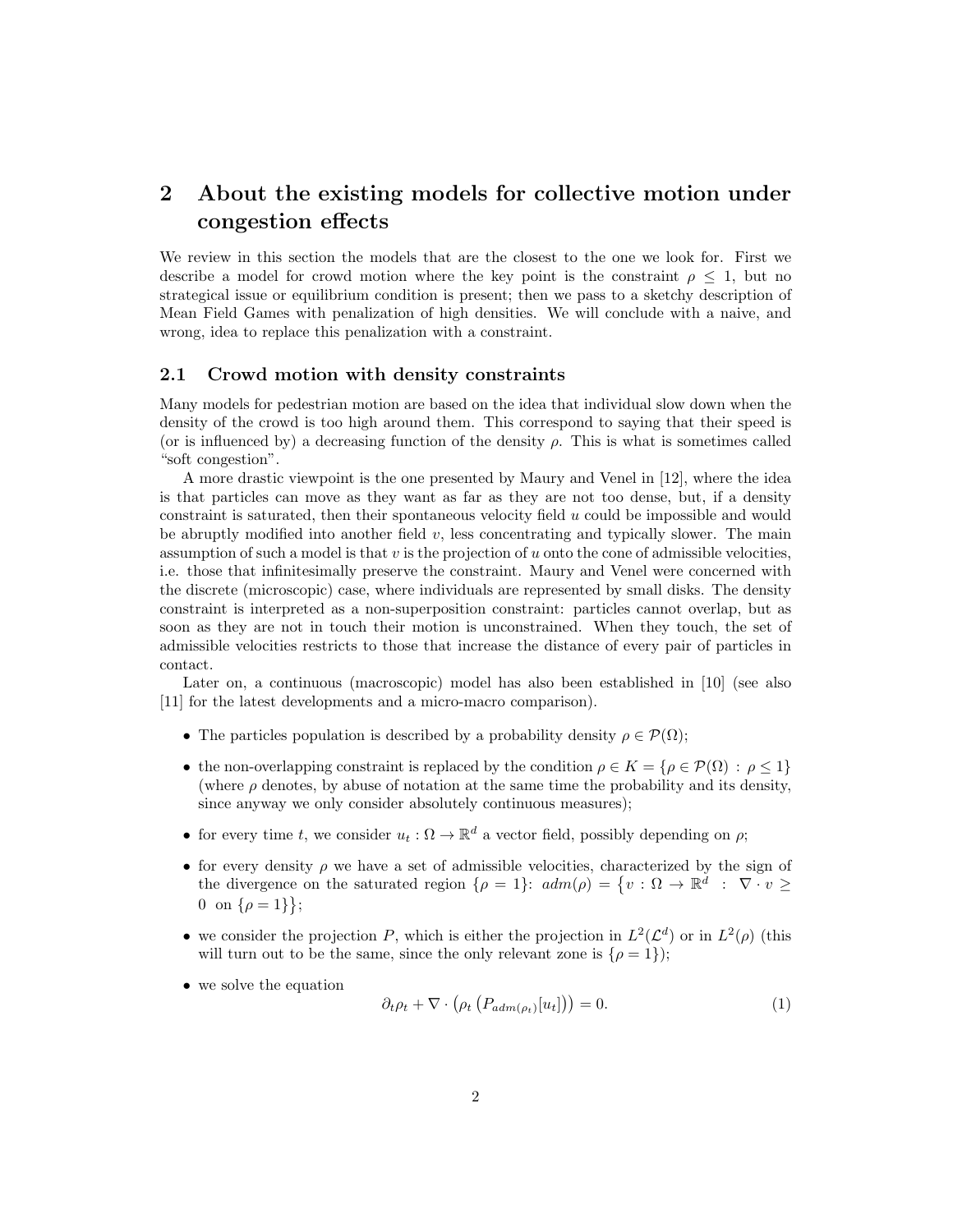Equation (1) is motivated by the fact that the equation satisfied by the evolution of a density  $\rho$  when each particle follows the velocity field v is exactly the *continuity equation*  $\partial_t \rho_t + \nabla \cdot (\rho_t v_t) = 0$  (with  $v \cdot n = 0$  on  $\partial \Omega$ , so that the density does not exit  $\Omega$ ). Here we only insert the fact that  $v$  is the projection of  $u$ .

The main difficulty is the fact that the vector field  $v_t = P_{adm(\rho_t)}[u_t]$  is nor regular (since it is obtained as an  $L^2$  projection, and may only be expected to be  $L^2$  a priori), neither it depends regularly on  $\rho$ .

Anyway, we need to make a bit more precise the definitions above. First, we stress that the continuity equation  $\partial_t \rho + \nabla \cdot (\rho v) = 0$  is to be intended in the weak sense:

for every 
$$
\psi \in C^1(\Omega)
$$
,  $t \mapsto \int_{\Omega} \psi d\rho_t$  is Lipschitz and, for a.e.  $t \frac{d}{dt} \int_{\Omega} \psi d\rho_t = \int_{\Omega} \nabla \psi \cdot v_t d\rho_t$ . (2)

Moreover, also the divergence of vector fields which are only supposed to be  $L^2$  is to be defined in a weak sense, and to do that it is more convenient to give a better description of  $\alpha dm(\rho)$ by duality:

$$
adm(\rho) = \left\{ v \in L^2(\rho) \; : \; \int v \cdot \nabla p \le 0 \quad \forall p \in H^1(\Omega) \; : \; p \ge 0, \; p(1 - \rho) = 0 \right\}.
$$

In this way we characterize  $v = P_{adm(\rho)}[u]$  through

$$
u = v + \nabla p, \quad v \in adm(\rho), \quad \int v \cdot \nabla p = 0,
$$
  

$$
p \in press(\rho) := \{ p \in H^1(\Omega), \ p \ge 0, \ p(1 - \rho) = 0 \},
$$

where  $press(\rho)$  is the space of functions p used as test functions in the dual definition of  $adm(\rho)$ . They play the role of pressures affecting the movement. The two cones  $\nabla press(\rho)$ and  $adm(\rho)$  are orthogonal cones and this allows for an orthogonal decomposition  $u = v + \nabla p$ . This also gives the alternative expression of Equation (1), i.e.

$$
\partial_t \rho + \nabla \cdot (\rho (u - \nabla p)) = 0; \quad p \ge 0, \ p(1 - \rho) = 0. \tag{3}
$$

We stress the fact that the orthogonality condition  $\int v \cdot \nabla p = 0$  is no more necessary and is a consequence of the continuity equation. This may be informally seen in the following way. Fix a time  $t_0$  and notice that

$$
\int p_{t_0} d\rho_{t_0} = \int p_{t_0} \ge \int p_{t_0} d\rho_t
$$

which means that the function  $t \mapsto \int p_{t_0} d\rho_t$  is maximal at  $t = t_0$ . By differentiating and using  $(2)$ , we get

$$
0 = \int \nabla p_{t_0} \cdot v_{t_0} d\rho_{t_0} = \int \nabla p_{t_0} \cdot v_{t_0}
$$

(this proof is only formal because nothing guarantees that  $t \mapsto \int p_{t_0} d\rho_t$  is differentiable at  $t = t_0$ , but this can be fixed and it is possible to obtain  $\int \nabla p_t \cdot v_t = 0$  for a.e. t).

As we said, this PDE is particularly difficult to analyze because of the lack of regularity of  $v$ , and the main tools to prove at least existence of a solution lie in the use of Optimal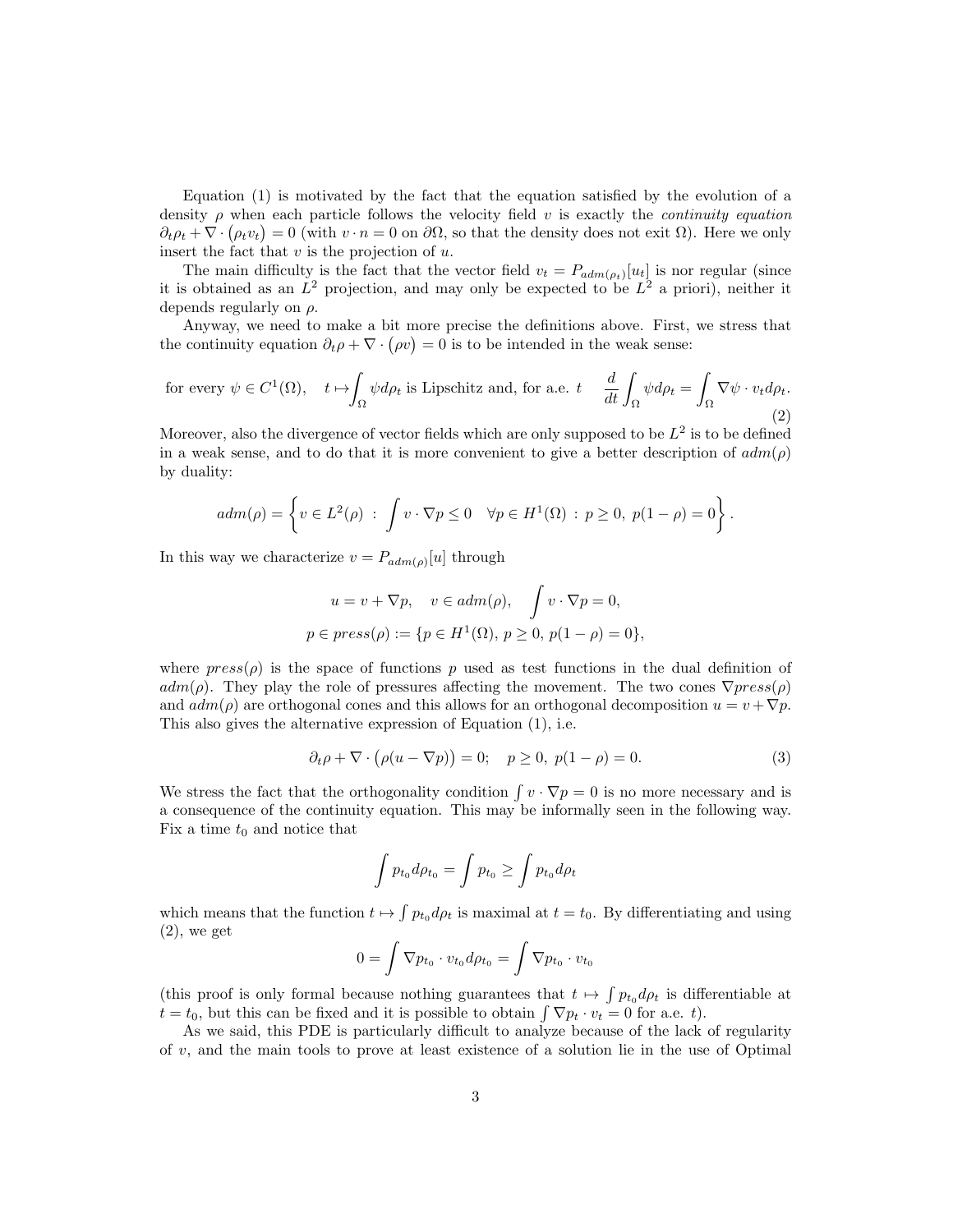Transport and Wasserstein distances. We will not give here details on these topics, which are quite well known now and are not crucial for the subsequent parts of the paper. The interested reader may refer to [2, 17, 18]. We will only describe here how Optimal Transport enters the game in the case where the spontaneous velocity  $u$  is given by the gradient of a given function that agents want to minimize:  $u = -\nabla D$ .

Actually, it happens that in this case, Equation (1), may be seen as the gradient flow of a functional F with respect to the Wasserstein distance  $W_2$  (which is the distance on the set  $\mathcal{P}(\Omega)$  induced by the minimal value of the optimal transport problem for the quadratic cost  $|x-y|^2$ ). The functional that we need to consider is

$$
F(\rho) = \begin{cases} \int D(x)d\rho & \text{if } \rho \in K, \\ +\infty & \text{if } \rho \notin K, \end{cases}
$$

where, again,  $K = \{ \rho \in \mathcal{P}(\Omega) : \rho \leq 1 \}.$  To explain what a gradient flow is, let us only say that it is the equation that rules an evolution where  $\rho_0$  is given, and  $\rho_t$  moves by selecting at every time the direction that lets the quantity  $F(\rho_t)$  decrease as fast as possible. In particular this may be seen if one discretizes in time the problem, getting an iterative method. We fix a time step  $\tau > 0$ , take  $\rho_0^{\tau} = \rho_0$  and at every step we find a new density through

$$
\rho_{k+1}^{\tau} \in \operatornamewithlimits{argmin}_{\rho} F(\rho) + \frac{W_2^2(\rho,\rho_k^{\tau})}{2\tau} = \operatornamewithlimits{argmin}_{\rho \in K} \int D(x) d\rho + \frac{W_2^2(\rho,\rho_k^{\tau})}{2\tau}.
$$

Then, by doing it for smaller and smaller time steps  $\tau$  and letting  $\tau \to 0$ , one recovers a curve of probabilities (continuous for the  $W_2$  distance) and can prove that it is a solution of (1). This follows the abstract ideas of De Giorgi and Ambrosio, see [6, 1], which are meant for general metric spaces (see also [2]). When they are applied to the case of the Wasserstein distance they allow to obtain evolutionary PDEs, as it has been done first in [7] for the Heat and Fokker-Plank equations.

An interesting point here is that the constraint  $\rho \in K$  may be seen as a limit of  $L^m$ penalizations as  $m \to +\infty$ . Indeed, one has

$$
\lim_{m \to +\infty} \frac{1}{m} \int \rho^m = \lim_{m \to +\infty} \frac{1}{m} ||\rho||_{L^m}^m = \begin{cases} 0 & \text{if } ||\rho||_{L^\infty} \le 1, \text{ i.e. } \rho \in K \\ +\infty & \text{otherwise.} \end{cases}
$$

This means that the functional F may be approximated, as  $m \to \infty$  with the functionals  $F_m$ defined by  $F_m(\rho) = \int D(x)\rho(x)dx + \frac{1}{m}\int \rho(x)^m dx$ . The precise meaning of this approximation is to be read in terms of  $\Gamma$ −convergence (see [5]), and the applications of  $\Gamma$ −convergence to the corresponding gradient flows are presented in [16]. This penalized counterpart will be the starting point for the next subsection. Here we only stress that the Gradient flow of the functional  $F_m$  gives the well known porous media equations (see [15])

$$
\partial_t \rho - \nabla \cdot (\rho \nabla D) - \frac{m-1}{m} \Delta (\rho^m) = 0.
$$

#### 2.2 Mean Field Games with congestion and density penalization

Let us give a quick and informal presentation of the equations of Mean Field Games under congestion effects. As we said in the introduction, we will only consider the deterministic case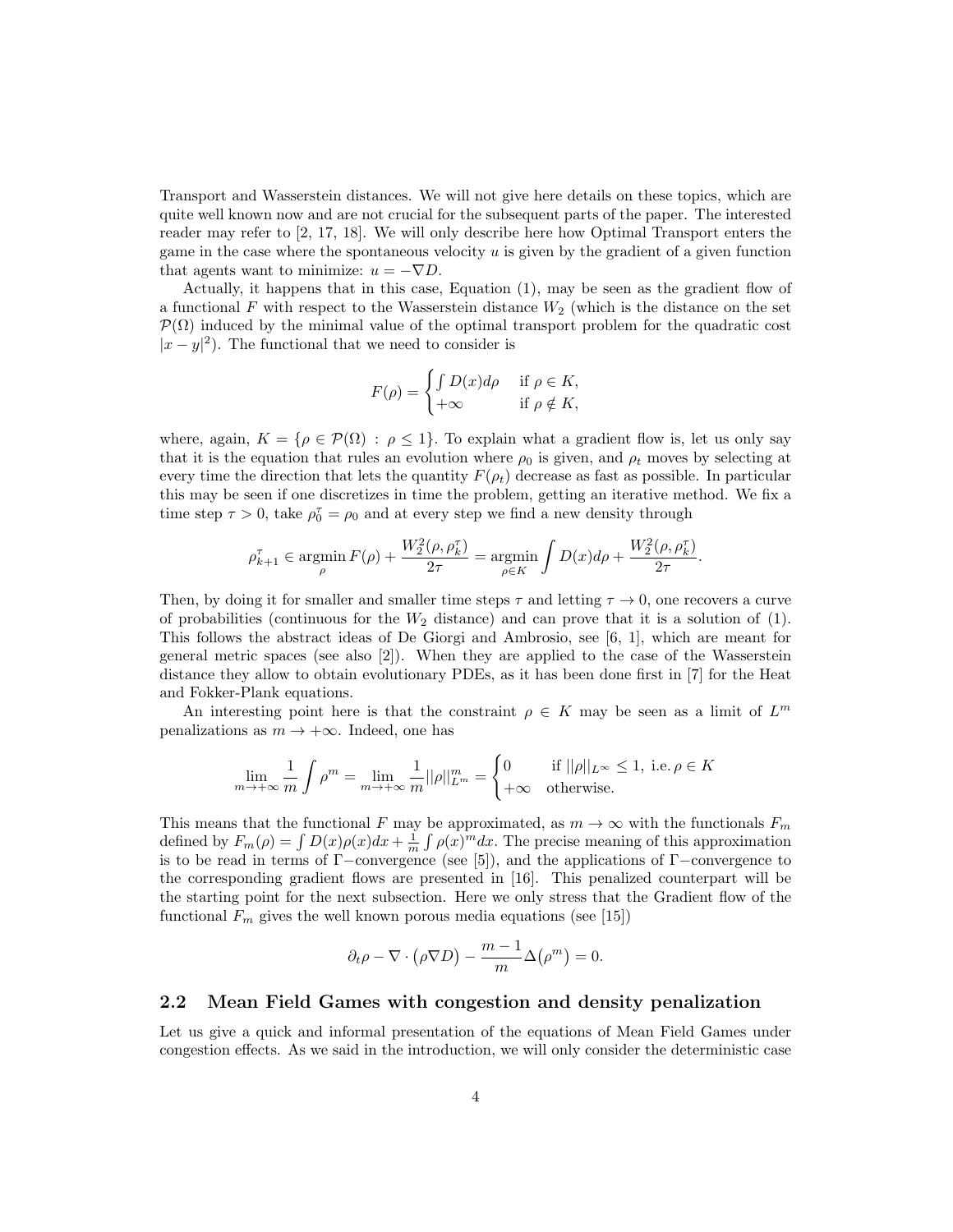(i.e. there will be no stochastic part in the evolution of the agents and we will use standard optimal control theory and not stochastic control). The reader may refer to [8, 9] and to the rest of this special issue; the presentation of the subject that is provided here does not want to be exhaustive but only to address the features of the problem that we need in the sequel.

Suppose that a population of agents may evolve in time, each agent following trajectories of the controlled equation

$$
y'(t) = f(t, y(y), \alpha(t)), \quad t \in [0, T]
$$
\n(4)

 $\alpha : [0, T] \to \mathbb{R}^n$  being a control that every agent may choose. At each time t, the goal of each agent is to maximize the payoff

$$
-\int_{t}^{T}\left(\frac{|\alpha(s)|^{2}}{2}+g(\rho(s,y(s)))\right)ds+\Phi(y(T)),
$$
\n(5)

where q is a given increasing function. This means that  $\alpha$  is the effort that every agent makes to move in the desired direction, and he pays for it (for simplicity, we take a quadratic cost), that its position depends on  $\alpha$  through the equation (4), and that he tries to optimize the final payoff  $\Phi$  but he also pays for the densities of the regions he passes by. In particular agents would like to avoid crowded areas. At this first step the density  $\rho(t, x)$  is supposed to be a given function. Yet, the MFG problem is an equilibrium problem: given the initial density  $\rho_0$ , find a time-dependent family of densities  $\rho_t$  such that, when every agent selects its optimal trajectory so as to optimize  $(5)$ , the density realized by these optimal trajectories at time t are exactly  $\rho_t$ .

One can study the optimal control problem given by (4) and (5) by means of its value function

$$
\varphi(t,x) = \sup \left( \int_t^T \left( \frac{|\alpha(s)|^2}{2} + g(\rho(s,y(s))) \right) ds + \Phi(y(T)) \; : \; y(t) = x, \; y'(s) = f(s,y(s),\alpha(s)).
$$

It is well-known from optimal control theory that  $\varphi$  satisfies the Hamilton-Jacobi-Bellmann equation (in the viscosity sense)

$$
\partial_t \varphi(t, x) + H(t, x, \nabla \varphi(t, x)) = 0, \quad \varphi(T, x) = \Phi(x),
$$

where the Hamiltonian  $H$  is defined through

$$
H(t, x, \xi) = \sup_{\alpha} \xi \cdot f(t, x, \alpha) - \frac{|\alpha|^2}{2} - g(\rho_t(x)).
$$
\n(6)

Moreover, it is also well-known that in the control problem, for every  $(t, x)$ , the optimal choice of  $\alpha(t)$  so as to optimize the criterion (5) starting from x at time t is the control  $\alpha$ which maximizes in the definition of H given in (6) for  $\xi = \nabla \varphi(t, x)$ , i.e. which maximizes  $\nabla \varphi(t,x) \cdot f(t,x,\alpha) - \frac{|\alpha|^2}{2}$  $\frac{x|^{-}}{2}$ .

This gives a system of two coupled equations, since  $\varphi$  solves an HJB equation where  $\rho$ appears in the Hamiltonian, and  $\rho$  evolves according to a continuity equation  $\partial_t \rho + \nabla \cdot (\rho v) = 0$ , where the vector field  $v(t, x)$  is given by  $f(t, x, \alpha_{t,x})$  and the dependence of  $\alpha_{t,x}$  on  $(t, x)$ passes through  $\nabla \varphi(t, x)$ . To be more precise, we can give an explicit example, in the case  $f(t, x, \alpha) = \alpha$  (this case corresponds to a classical calculus of variations problem, but we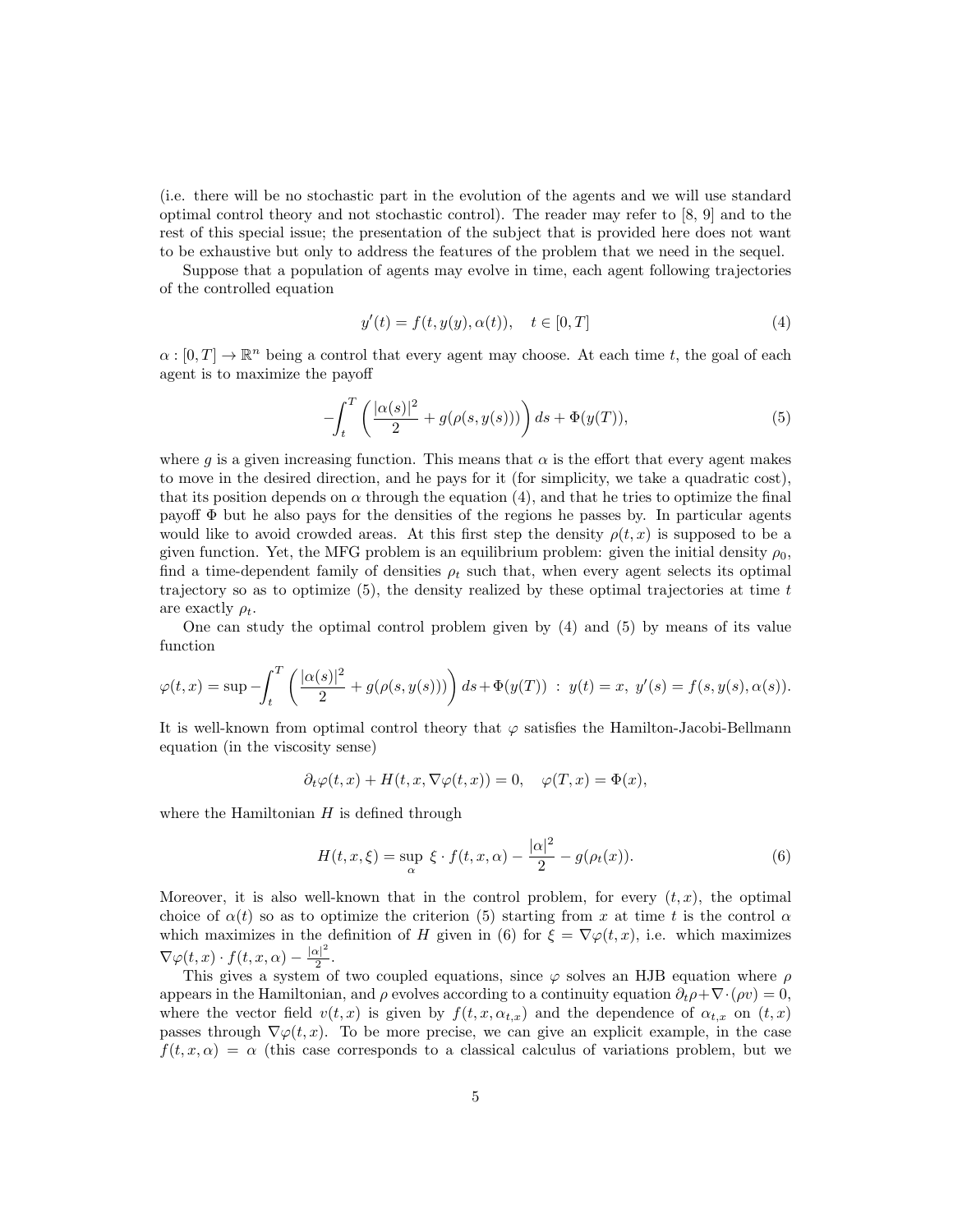will still use the optimal control formalism since we will need to switch back to true control problems in a while). In such a case we can compute explicitly the Hamiltonian  $H(t, x, \xi)$  thus getting  $H(t, x, \xi) = \frac{|\xi|^2}{2} - g(\rho_t(x))$  and the optimal  $\alpha$  in the definition of  $H(t, x, \xi)$  turns out to be exactly  $\xi$ . Hence, the vector field to be put in the continuity equation is exactly  $\nabla \varphi$ . This gives the system

$$
\begin{cases} \partial_t \varphi + \frac{|\nabla \varphi|^2}{2} - g(\rho) = 0, \\ \partial_t \rho + \nabla \cdot (\rho \nabla \varphi) = 0, \\ \varphi(T, x) = \Phi(x), \quad \rho(0, x) = \rho_0(x), \end{cases} \tag{7}
$$

where the first equation is satisfied in the viscosity sense and the second in the distributional sense.

In this case, it is also known that a solution of this system (i.e. an equilibrium in the Mean Field Game) may be obtained by minimizing a suitable global functional (obviously, up to a change of sign, we could also express it as a maximization). Actually, one can solve

$$
\min \quad \int_0^T \int_{\Omega} \left( \frac{1}{2} |\alpha(t, x)|^2 \rho(t, x) + G(\rho(t, x)) \right) dx dt - \int_{\Omega} \Phi(x) \rho(T, x) dx \tag{8}
$$

among solutions ( $\rho, \alpha$ ) of the continuity equation  $\partial_t \rho + \nabla \cdot (\rho \alpha) = 0$  with initial datum  $\rho(0, x) =$  $\rho_0(x)$ . When the function G is chosen as the primitive G of g (i.e.  $G' = g$ , and in particular G is convex), it happens that the minimizers of this global functional are equilibria in the sense explained above (the trajectories that the agents chose according to these densities are such that they exactly realize these densities). These functionals recall the functional proposed by Benamou and Brenier [3] to give a dynamical formulation of optimal transport, or those studied by Buttazzo, Jimenez and Oudet for density congested dynamics in [4].

It is clear that we can choose  $g(\rho) = \rho^{m-1}$  (for  $m > 1$ ), which gives  $G(\rho) = \frac{1}{m}\rho^m$ , and the minimization problem in (8) tends, as  $m \to +\infty$  to

$$
\min \quad \int_0^T \int_{\Omega} \frac{1}{2} |\alpha(t, x)|^2 \rho(t, x) dx dt - \int_{\Omega} \Phi(x) \rho(T, x) dx,\tag{9}
$$

the minimization being, again, performed among solutions  $(\rho, \alpha)$  of the continuity equation  $\partial_t \rho + \nabla \cdot (\rho \alpha) = 0$  with initial datum  $\rho(0, x) = \rho_0(x)$  and satisfying the constraint  $\rho(t, x) \leq 1$ a.e. In particular, the energy is not finite unless  $\rho_0$  satisfies the constraint  $\rho_0 \leq 1$  as well. By the way, this problem is equivalent, at least in a convex domain  $\Omega$ , to finding  $\rho_T \leq 1$  so as to minimize  $TW_2^2(\rho_0, \rho_T) - \int \Phi d\rho_T$  and then choosing  $\rho_t$  as a constant speed geodesic connecting  $\rho_0$  to  $\rho_T$ . This comes from the fact that the optimal curve connecting  $\rho_0$  to  $\rho_T$  and minimizing  $\int \int \frac{1}{2} |\alpha|^2 \rho dx dt$  is the geodesic between these two measures in the Wasserstein space, and the set  $K$  of measures with density bounded by 1 is known to be geodesically convex (i.e., if two measures belong to K, the geodesic between them stays in K as well). This concept of convexity and the proof that  $K$  is geodesically convex come from [14].

The question arises naturally of how to define a Mean Field Game equilibrium problem under the density constraint  $\rho \leq 1$  instead of the density penalization  $+\rho^{m-1}$ .

It happens that this question is not trivial at all. Let us try the simplest definition. We say that a curve of densities  $\rho_t$  is an equilibrium if

• it satisfies the constraint  $||\rho_t||_{L^{\infty}} \leq 1$  for all times t,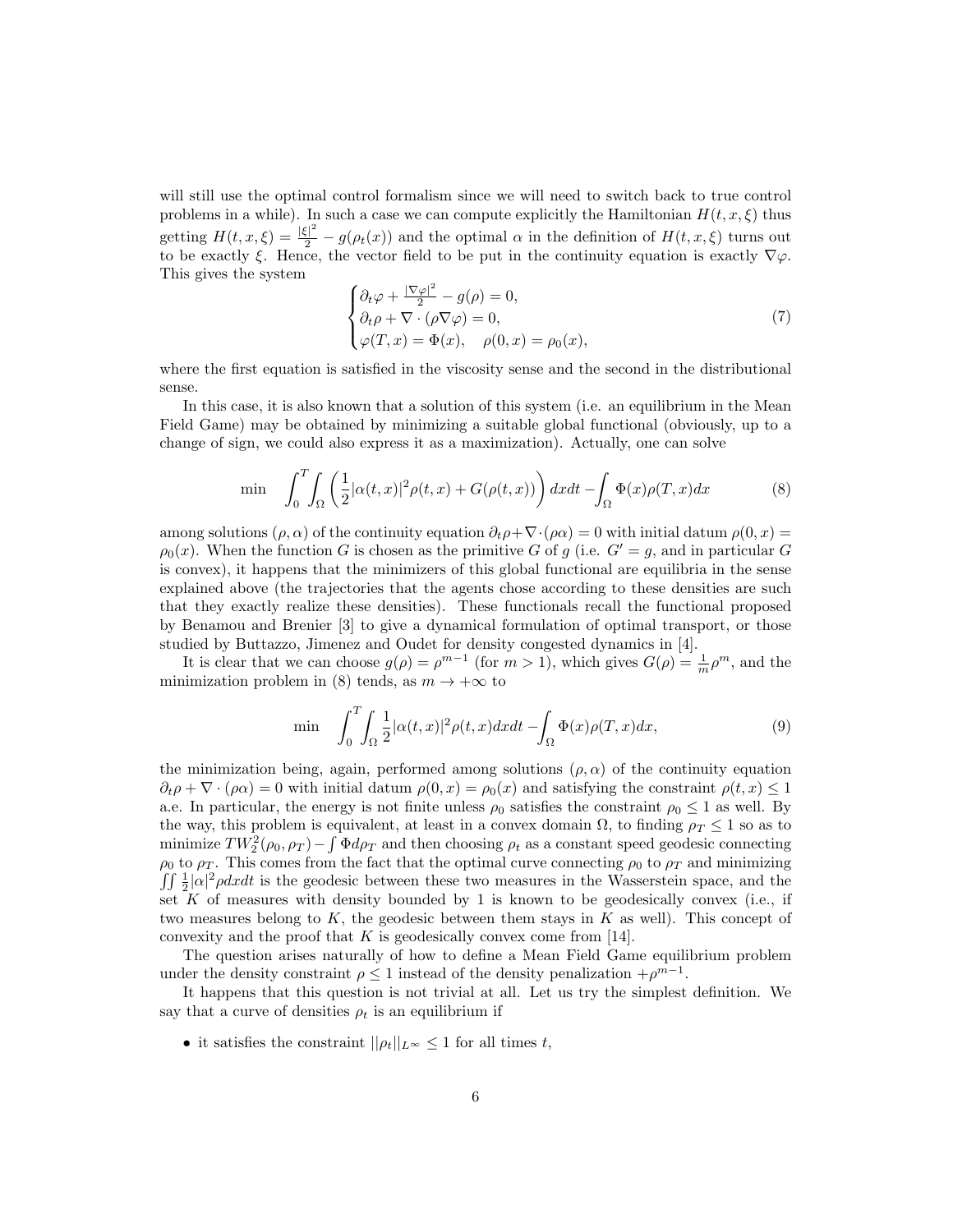• when the agents choose their optimal trajectory, solving

$$
\max \quad -\int_{t}^{T} \frac{|\alpha(s)|^{2}}{2} ds + \Phi(y(T)), \, : \, y'(s) = \alpha(s), \, y(t) = x
$$

and respecting the constraint  $\rho_s(y(s)) \leq 1$ , the density they realize at time t is again  $\rho_t$ .

Yet, this definition does not make any sense (and would lead in general to non-existence of such an equilibrium) because of this fact: this game is a non-atomic game, where the influence of every individual is negligible; thus, every agent facing densities  $\rho_t \leq 1$  can choose with no restrictions at all its trajectory, since he knows that anyway simply adding its own presence somewhere will not really change the density and violate the constraint. This means that the trajectories that are selected by every agent do not take into account the constraint  $\rho \leq 1$  and hence there is no reason for the densities realized by these choices to satisfy  $\rho \leq 1$ .

### 3 The MFG system with density constraint

The main idea of this section, and of this "modest proposal", is the following: use the pressure! Express the effects of the density constraints through the existence of a non-zero pressure field. This requires changing the definition of the equilibrium.

• We describe the situation through a pair  $(\rho, \bar{\alpha})$  where  $\rho_t$  stands for the density of the agents at time t and  $\bar{\alpha}(t, x)$  for the effort that the agent located at x at time t makes to control his movement. We require that  $(\rho, \bar{\alpha})$  satisfies

$$
\partial_t \rho_t + \nabla \cdot \left( \rho_t \left( P_{adm(\rho_t)}[\bar{\alpha}_t] \right) \right) = 0,
$$

which means that  $\rho$  is advected by the projection of this effort vector field.

• Considering the projection of  $\bar{\alpha}_t$  onto  $adm(\rho_t)$  a pressure  $p_t$  appears such that

$$
P_{adm(\rho_t)}[\bar{\alpha}_t] = \bar{\alpha}_t - \nabla p_t, \quad p_t \in press(\rho_t), \ \int P_{adm(\rho_t)}[\alpha_t] \cdot \nabla p_t = 0
$$

(but, again, the orthogonality condition is included in the continuity equation).

• Every agent wants to optimize his own control problem where the state equation is influenced by the pressure:

$$
\max \quad -\int_t^T \frac{|\alpha(s)|^2}{2} ds + \Phi(y(T)), \; : \; y'(s) = \alpha(s) - \nabla p_s(y(s)), \; y(t) = x.
$$

• The configuration  $(\rho, \bar{\alpha})$  is said to be an equilibrium if the original effort field  $\bar{\alpha}$  coincides with the optimal effort in this control problem and if the original densities  $\rho_t$  coincide with the densities realized at time  $t$  according to these optimal trajectories.

In order to write down the equations that correspond to such an equilibrium we first need to compute the Hamiltonian of this control problem:

$$
H(t, x, \xi) = \sup_{\alpha} \quad \xi \cdot (\alpha - \nabla p(t, x)) - \frac{|\alpha|^2}{2} = \frac{|\xi|^2}{2} - \xi \cdot \nabla p(t, x),
$$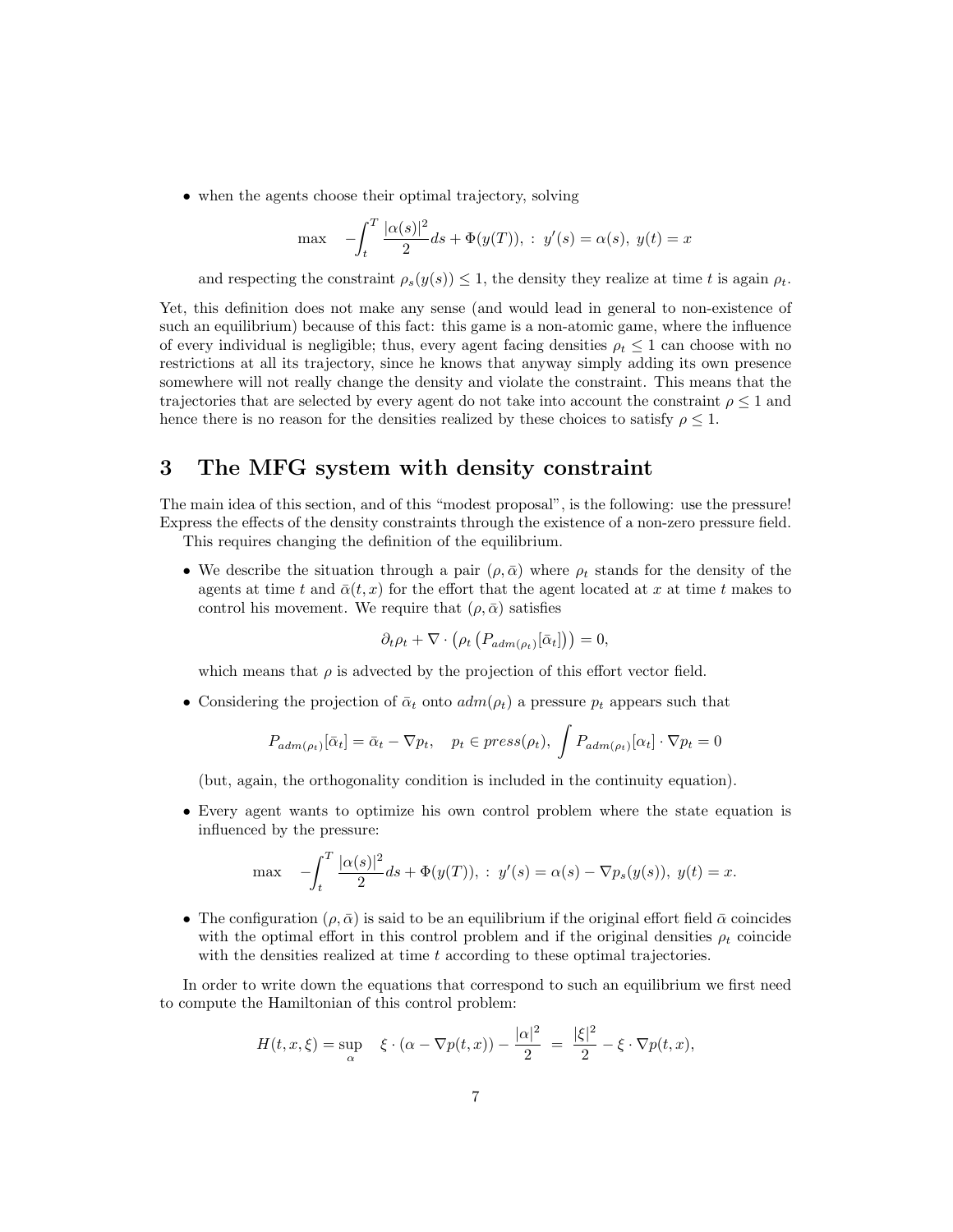the optimal  $\alpha$  in this maximization being exactly  $\xi$ . This means that the optimal effort at  $(t, x)$  will be  $\nabla \varphi(t, x)$  and that the vector field appearing in the continuity equation will be  $\nabla \varphi - \nabla p$ . We finally get to the MFG system

$$
\begin{cases} \partial_t \varphi + \frac{|\nabla \varphi|^2}{2} - \nabla \varphi \cdot \nabla p = 0, \\ \partial_t \rho + \nabla \cdot (\rho (\nabla \varphi - \nabla p)) = 0, \\ p \ge 0, \ p(1 - \rho) = 0, \\ \varphi(T, x) = \Phi(x), \quad \rho(0, x) = \rho_0(x). \end{cases} (10)
$$

It is important to notice that in this case the equilibrium may only be defined in terms of a pair  $(\rho, \bar{\alpha})$ , and that the density only is not sufficient to describe the configuration. The reason lies in the fact that the pressure at time t does not depend on the density  $\rho_t$  only, but on the vector field that we project on  $adm(\rho_t)$ . This was not the case in the gradient flow framework of crowd motion in [10], since the vector field to be projected was itself a function of  $\rho$ . This will be clearer in the next example.

### 4 An example and some open questions

### 4.1 An example where nothing moves

Even if the example presented in this section is very simple, its resolution will be quite sketchy and informal. Consider the following situation: given the function  $\Phi$ , suppose that there exists  $\ell \in \mathbb{R}$  such that  $|\{\Phi > \ell\}| = 1$ . We will also suppose  $\Phi$  to be regular enough (in particular, to be continuous), so that  $\Phi = \ell$  on  $\partial A$ . Let us set  $A = {\Phi > \ell}$  and take  $\rho_0 = I_A$ , i.e.  $\rho_0(x) = 1$ for  $x \in A$  and  $\rho_0(x) = 0$  for  $x \notin A$ .

Let us try to guess the solution of (10). If instead of a density constraint we had a power penalization, the solution would be obtained by minimization of a global functional  $\int \int \rho \alpha^2 + \frac{1}{m} \int \int \rho^m - \int \Phi d\rho_T$ . Let us suppose for a while that a similar principle holds for the  $\hat{L}^{\infty}$  constraint: we could imagine that the solution is obtained by minimizing  $\iint \rho \alpha^2 - \int \Phi d\rho_T$ under the constraint  $\rho \leq 1$ . This problem has an easy solution: not moving at all! Actually,  $\rho_t = \rho_0$  is a solution since it minimizes the first term (no movement, no kinetic energy) and maximizes  $\int \Phi d\rho$  among probability measures with  $\rho \leq 1$ , since none of them can do better than  $\rho_0$ , which is already concentrated on the best points for the function  $\Phi$ . This suggests that the solution of (10) should be obtained with  $\rho_t = \rho_0$ .

Can we conclude that the pair  $(\rho, \bar{\alpha})$  given by  $\rho_t = \rho_0$  and  $\bar{\alpha}_t = 0$  is an equilibrium? the answer is for sure not. Why? just because if the effort vector field is identically zero, then its projection will also be zero, and the pressure as well. This means that we would have  $\nabla p_t = 0$ , i.e. the agents could move as if there were no constraints. Hence, every agent would maximize his own payoff  $-\int_t^T$  $|\alpha(s)|^2$  $\frac{s}{2}$   $ds + \Phi(y(T))$ , :  $y(t) = x$ ,  $y'(s) = \alpha(s)$ , and in general the solution is not  $\alpha = 0$ .

Yet, even if we did not find an equilibrium so far, we can improve our guess. We can claim that the equilibrium configuration is such that everybody wants to move, but nobody manages to do it. This means  $\rho_t = \rho_0$  but  $\bar{\alpha} \neq 0$ . It is indeed possible that the optimal effort  $\bar{\alpha}$  is exactly compensated by the pressure effects. Let us look for a solution of (10) of this form.

We need to impose  $\nabla \varphi = \nabla p$  on  $[0, T] \times A$ . This is sufficient to satisfy the continuity equation with a static measure  $\rho_t = \rho 0$ . If we consider that p must vanish where  $\rho < 1$ , this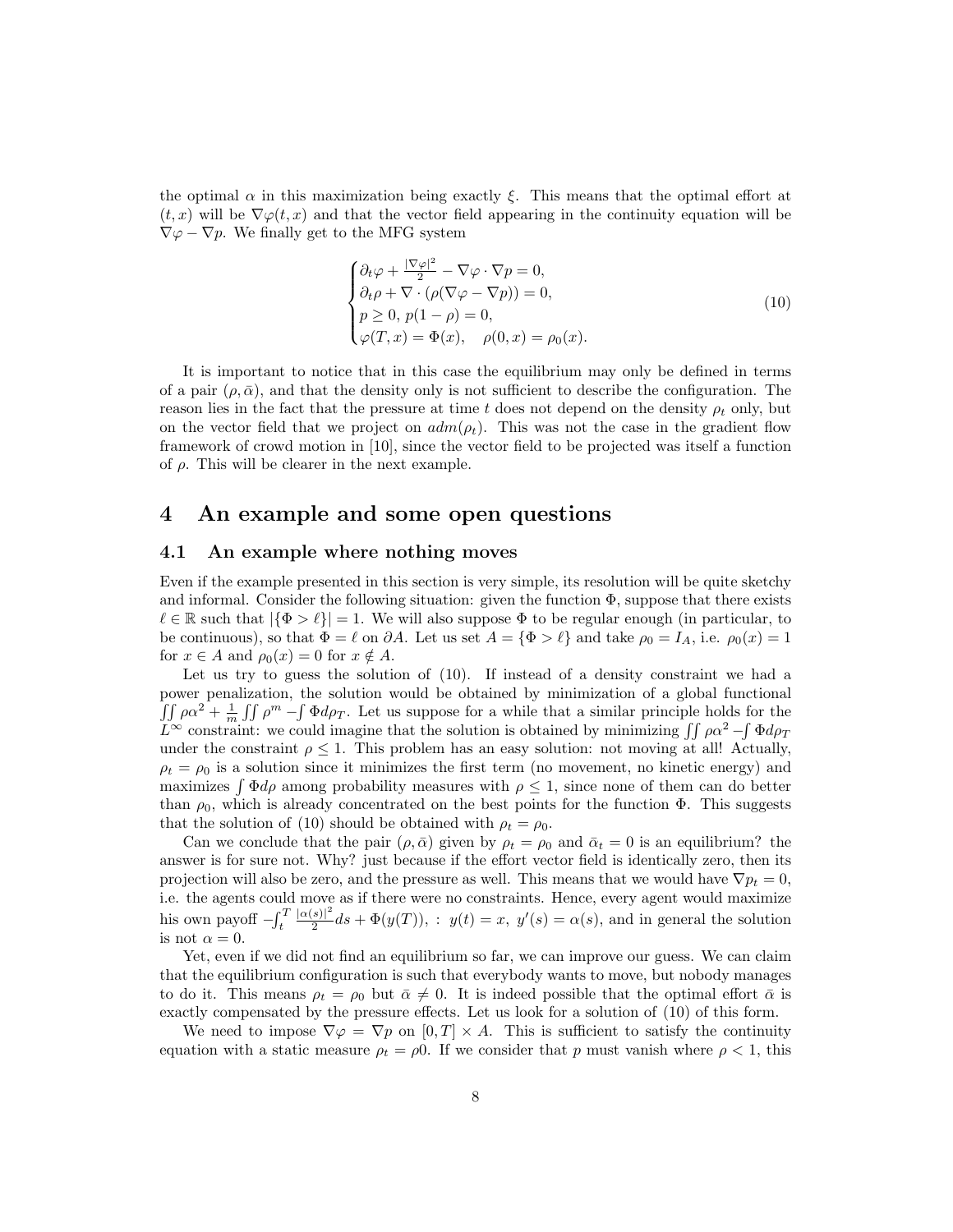imposes  $p = 0$  on  $[0, T] \times A^c$ . Hence we get the (strange) equation satisfied (at least formally) by the value function  $\varphi$ :

$$
\partial_t \varphi + \frac{|\nabla \varphi|^2}{2} = 0 \text{ on } [0, T] \times A^c \quad \text{and} \quad \partial_t \varphi - \frac{|\nabla \varphi|^2}{2} = 0 \text{ on } [0, T] \times A. \tag{11}
$$

We need to solve this equation complemented by its final condition  $\varphi(T, x) = \Phi(x)$ . Once we find  $\varphi$ , using  $\nabla \varphi = \nabla p$  on  $[0, T] \times A$ , we need to deduce a pressure p and to prove that it is actually a pressure, i.e.  $p \ge 0$  and  $p(1 - \rho) = 0$ .

An informal way to solve (11) is the following. For simplicity, let us suppose  $\ell = 0$  (which is always possible up to adding a constant to  $\Phi$ ). Consider the function  $\Phi = -|\Phi|$  and define

$$
\tilde{\varphi}(t,x) = \sup \left(-\int_t^T \frac{|\alpha(s)|^2}{2} ds + \tilde{\Phi}(y(T)) \right) : y(t) = x, y'(s) = \alpha(s).
$$

Let us suppose that this value function is regular: it must satisfy

$$
\partial_t \tilde{\varphi} + \frac{|\nabla \tilde{\varphi}|^2}{2} = 0
$$
,  $\tilde{\varphi}(T, x) = \tilde{\Phi}(x)$ ,  $\tilde{\varphi} \leq 0$ ,  $\tilde{\varphi}(t, x) = 0$  for  $x \in \partial A$ .

The last conditions are easy to check: we see from the definition and from  $\tilde{\Phi} \leq 0$  that we have  $\tilde{\varphi} \leq 0$ ; yet, the constant curve  $y(s) = x$  gives  $\tilde{\varphi}(t, x) = 0$ , provided  $\tilde{\Phi}(x) = 0$ , which is the case for  $x \in \partial A$ . After that one can define

$$
\varphi = (1 - 2I_A)\tilde{\varphi},
$$

which means  $\varphi = \tilde{\varphi}$  outside A and  $\varphi = -\tilde{\varphi}$  on A. It is possible to check that (at least in a formal way)  $\varphi$  solves (11) and p is an admissible pressure.

Obviously in the analysis of this example we just provided a solution, with no guarantee that it is the unique one.

#### 4.2 Some open questions

As we said in the introduction, in this paper we only present System (10), its motivations and connections with other problems, but we are not able to prove any result on it. In particular existence, uniqueness and well-posedness in general are open questions.

The usual conditions guaranteeing uniqueness in MFG are based on sign conditions such as

$$
\frac{d}{dt}\int (\varphi_1-\varphi_2)d(\rho_1-\rho_2)\geq 0,
$$

to be checked on every pair of solutions  $(\varphi_1, \rho_1), (\varphi_2, \rho_2)$ . Yet, they do not seem easy to verify here, nor to imply in a simple way uniqueness results, even if some estimates are possible.

Hence, we ignore for the moment these uniqueness questions, and we only concentrate on two questions concerning the connection with the  $\rho^m$  penalization and a possible variational principle.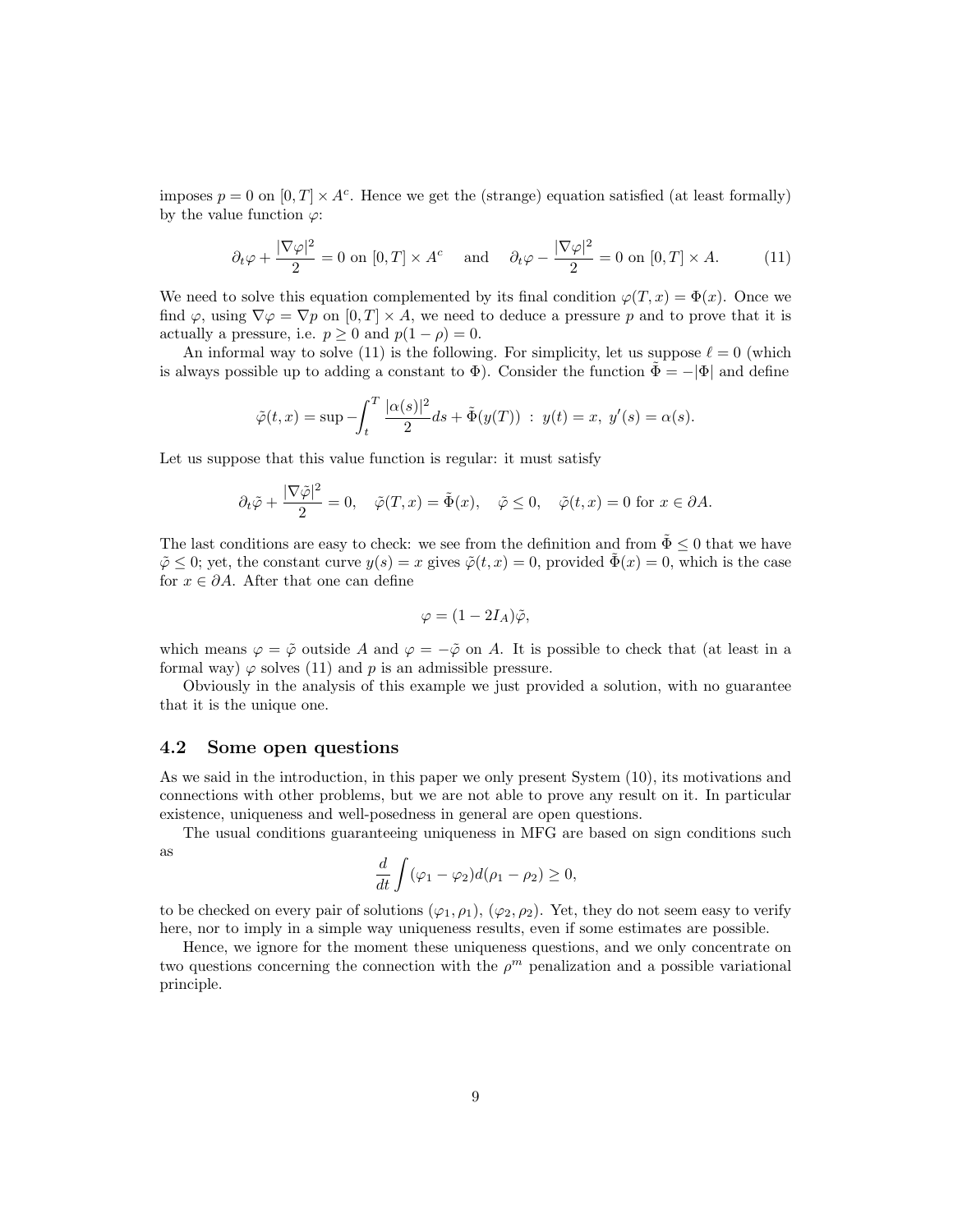First question: can we obtain (10) as a limit of  $L^m$  penalizations with  $m \to \infty$ ? Let us be more precise. Consider the System (7), choosing  $g(\rho) = \rho^{m-1}$  (which corresponds to a penalization  $\frac{1}{m} \int \rho^m$  in the global functional that is optimized by the equilibrium). Obviously, in this system there is no pressure, but the question is: is it possible to introduce fictitiously a function playing the role of the pressure, thus obtaining a 3-tuple  $(\rho_m, \hat{\varphi}_m, \hat{p}_m)$  solving System (7), and then wonder if they converge, as  $m \to \infty$ , to a solution  $(\rho, \varphi, p)$  of (10)?

To make an example of what we mean, we can decide to write the value function  $\varphi$  in (7) as  $\varphi = \hat{\varphi} - \hat{p}$ . We will choose later how to define p. If we rewrite the first equation of the system we have

$$
\partial_t \hat{\varphi} - \partial_t \hat{p} + \frac{1}{2} |\nabla \hat{\varphi}|^2 - \nabla \hat{\varphi} \cdot \nabla \hat{p} + \frac{1}{2} |\nabla \hat{p}|^2 - \rho^{m-1} = 0.
$$

This means that, if we choose  $\hat{p}$  satisfying

$$
\begin{cases}\n-\partial_t \hat{p} + \frac{1}{2} |\nabla \hat{p}|^2 - \rho^{m-1} = 0, \\
\hat{p}(T, x) = 0,\n\end{cases}
$$

the two equations of the system become exactly the same as those of (10) and  $\hat{\varphi}(T, x) = \Phi(x)$ . It is natural to wonder whether the function  $\hat{p}$  that we just defined has some chances to converge towards the pressure  $p$  of the limit system, and in particular if it will satisfy, at the limit, the condition  $\hat{p} = 0$  on  $\{\rho < 1\}$ . This is not evident, and the only reasonable tool seems to interpret the condition  $-\partial_t \hat{p} + \frac{1}{2} |\nabla \hat{p}|^2 - \rho^{m-1} = 0$  as a Hamilton-Jacobi equation for a control problem, thus writing

$$
\hat{p}(t,x) = \inf \int_t^T \left( \frac{|\alpha(s)|^2}{2} + \rho^{m-1}(y(s)) \right) ds : y(t) = x, y'(s) = \alpha(s).
$$

Second question: is the equilibrium optimal in some sense? We know that for the  $L<sup>m</sup>$  penalization the equilibrium is also obtained if one optimizes the global cost  $(8)$ . One could think that letting  $m \to +\infty$ , the constrained MFG equilibrium should solve

$$
\min \quad \int_0^T \int_{\Omega} \left( \frac{1}{2} |v(t,x)|^2 \rho(t,x) \right) dx dt - \int_{\Omega} \Phi(x) \rho(T,x) dx \tag{12}
$$

among solutions ( $\rho, v$ ) of the continuity equation  $\partial_t \rho + \nabla \cdot (\rho v) = 0$  with initial datum  $\rho(0, x) =$  $\rho_0(x)$ , satisfying the constraint  $\rho \leq 1$ . First, it is important to notice that here we consider the true velocity field v and not the effort field  $\alpha$ , and we know that the equilibrium in this constrained setting cannot be expressed in terms of  $(\rho_t, v_t)$  only. This means that, if this variational principle is true, then one could use it to identify the velocity field  $v$ , but would still need to decompose it into  $\nabla \varphi - \nabla p$ . Yet, it would allow to find the curve of densities  $\rho_t$ .

It is an open question whether this variational principle holds or not. It holds in the example of the previous section. To check it in full generality, one possibility would be to use the equations of (10) to check whether the necessary conditions for optimality are satisfied.

Actually, one can write down by duality some necessary conditions for solving (12) under the constraint  $\rho \leq 1$ . In order to apply duality, it is well known, from Benamou-Brenier on ([3]), that it is convenient to use the variables  $(\rho, q)$  with  $q = \rho v$  instead of  $(\rho, v)$ . This leads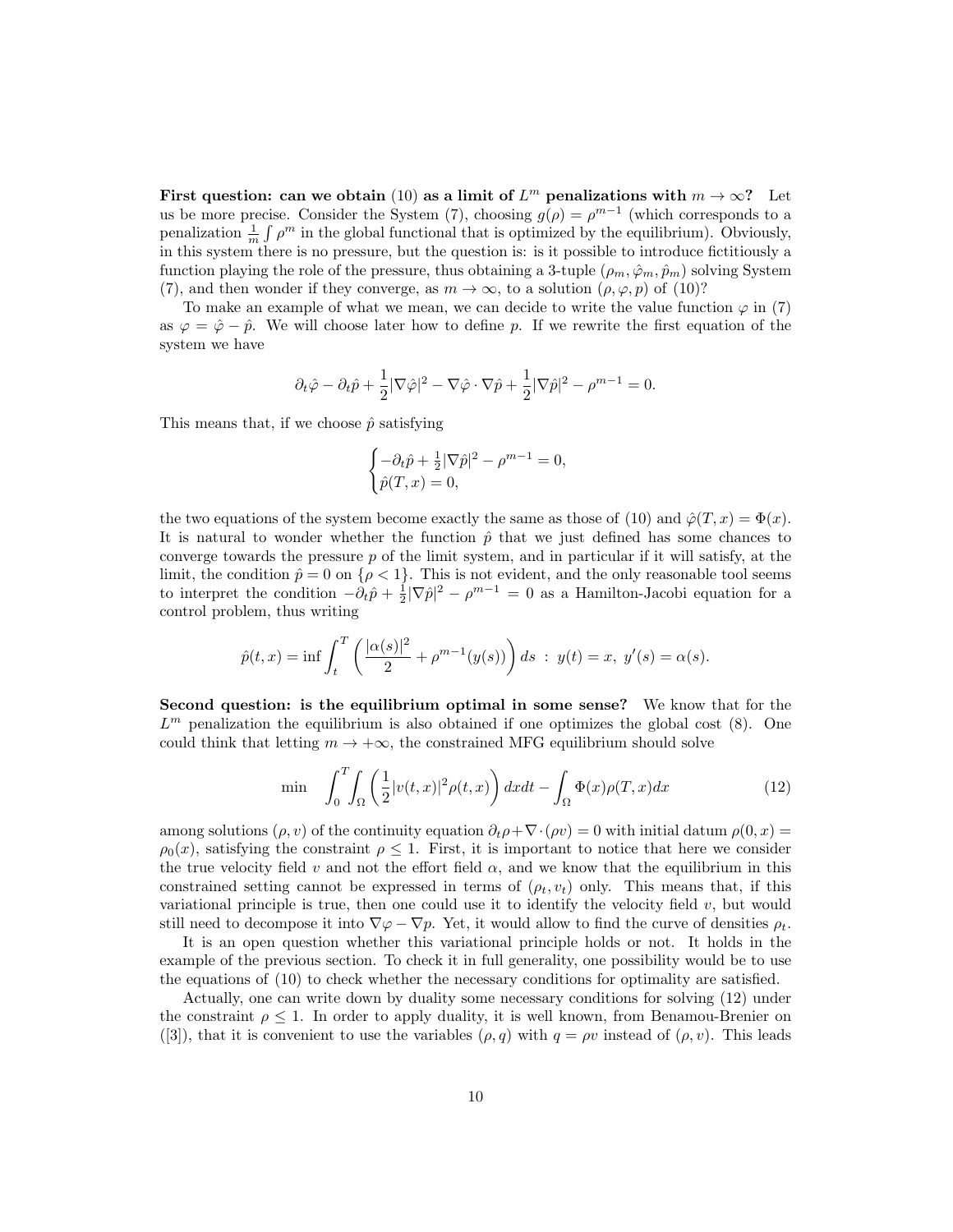to the optimization problem

$$
\min_{(\rho,q):\,0\leq\rho\leq 1}\iint\frac{|q|^2}{2\rho}-\int\Phi d\rho_T+\sup_{\chi}\,-\iint\partial_t\chi d\rho-\iint\nabla\chi d q+\int\chi_T d\rho_T-\int\chi_0 d\rho_0,
$$

where the supremum over  $\chi$  stands for the constraint given by the continuity equation. It may be dualized by interchanging min and sup and, optimizing first over  $q$ , one finds that the optimal q is given by  $q = \rho \nabla \chi$  and gets to

$$
\sup_{\chi} \min_{0 \le \rho \le 1} \int (\chi_T - \Phi) d\rho_T - \int \chi_0 d\rho_0 - \int \int \left( \partial_t \chi + \frac{1}{2} |\nabla \chi|^2 \right) d\rho.
$$

This allows (we skip all justifications coming from convex analysis) to write the following optimality conditions : if  $(\rho, q)$  is optimal then there exists a function  $\chi$  such that  $q = \rho \nabla \chi$ (and hence  $v = \nabla \chi$ ) and

- $\partial_t \chi + \frac{1}{2} |\nabla \chi|^2 \leq 0$  on  $\{\rho = 0\}$  (but this is not restrictive, since  $\chi$  may be modified on  $\rho$ -negligible sets and still satisfy  $q = \rho \nabla \chi$ ),
- $\partial_t \chi + \frac{1}{2} |\nabla \chi|^2 \ge 0$  on  $\{\rho = 1\},\$
- $\partial_t \chi + \frac{1}{2} |\nabla \chi|^2 = 0$  on  $\{0 < \rho < 1\},\$
- $\chi_T \Phi \geq 0$  on  $\{\rho_T = 0\}$  (same consideration: it is not restrictive),
- $\chi_T \Phi \leq 0$  on  $\{\rho_T = 1\},\$
- $\chi_T \Phi = 0$  on  $\{0 < \rho_T < 1\}.$

The question of the optimality of the solution of (10) becomes now a question on the conditions satisfied by its velocity field. Since we already know  $v = \nabla \varphi - \nabla p$ , it is sufficient to define  $\chi = \varphi - p$  and investigate whether the above conditions are satisfied or not. In particular we have

$$
\partial_t \chi + \frac{1}{2} |\nabla \chi|^2 = \partial_t \varphi + \frac{1}{2} |\nabla \varphi|^2 - \nabla \varphi \cdot \nabla p - \partial_t p + \frac{1}{2} |\nabla p|^2 = -\partial_t p + \frac{1}{2} |\nabla p|^2,
$$

and the question is whether this quantity is positive on  $\{\rho = 1\}$  and zero on  $\{0 < \rho < 1\}$ . This question seems linked to the previous one, where the limit  $m \to +\infty$  let appear exactly the condition =  $-\partial_t \hat{p} + \frac{1}{2} |\nabla \hat{p}|^2 = \rho^{m-1}$ .

The conditions to be verified at time  $t = T$  are, instead, easy to check, since  $(\chi_T - \Phi)(x) =$  $\varphi(T, x) - p(T, x) - \Phi(x) = -p(T, x)$  and we know  $p \ge 0$  and  $p = 0$  on  $\{0 < \rho < 1\}.$ 

Acknowledgments The author wants to thank the organizers of the Workshop "Mean Field Games and related topics" for the invitation to give a talk on a subject he is not a specialist of. For the same reason he is also indebted to several interesting discussions with several colleagues, and in particular G. Carlier and P. Cardaliaguet. The support of the ANR project EVaMEF ANR-09-JCJC-0096-01 is also acknowledged. Finally, the author thanks J. Swift for the first words of the title.